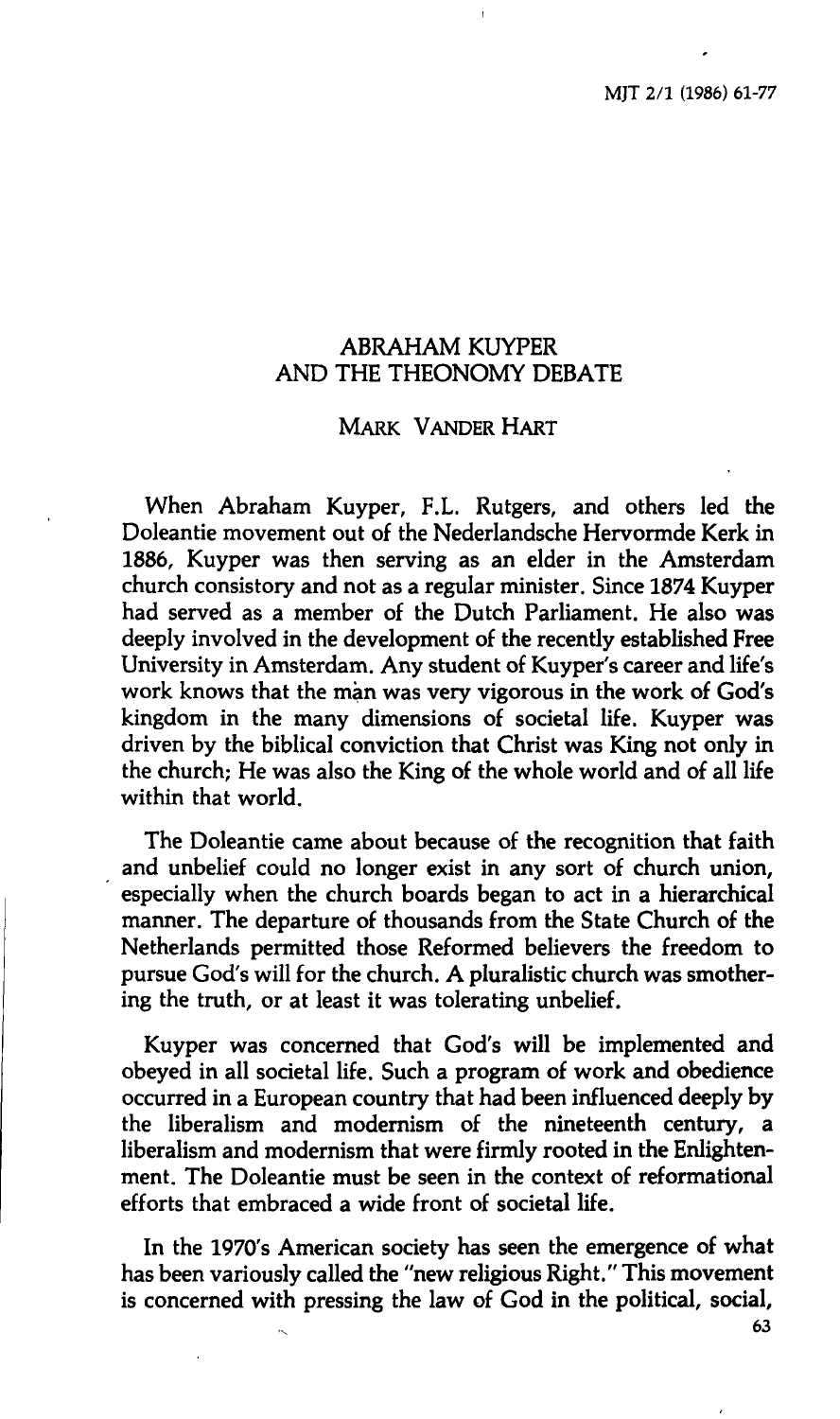**and educational life of North America. Such a movement is by no means monolithic. Each of the various leaders identified with this resurgence gives his own nuance as to the task for Christianity in the current cultural context. But a unifying theme among this growing Christian movement is a concern to have the state and the schools, for example, be obedient to God's will, as that will is revealed in the Scriptures.** 

**Such a program underlies the approach of the so-called theonomists or Christian reconstructionists. Reformed leaders among the theonomists include Greg Bahnsen, Gary North, and Rousas J. Rushdoony. Another theonomist group is the Chalcedon**  Foundation. This group represents a current revival among some **(largely Presbyterian) evangelical Reformed circles of postmillennialism. Theonomists are often aggressive in the presentation of their viewpoint. Theonomy brooks no compromise as it declares that Christ is the Victor over sin and death right now, and that the Christian community must enter every area of life to work out God's will in each area. But** *how* **the Christian community is to proceed and** *what* **the standard is for action are where differences of opinion arise. Hence arises the debate. In this article we will first set forth the outline of the debate and then conclude with some observations of where Kuyper's own position would be.** 

**Greg Bahnsen sets forth his position on how to bring Christian principles to bear in political life in his study entitled** *Theonomy in Christian Ethics* **and in** *By This Standard.* **Bahnsen's concern is much broader than an address to the State. He views God's law as addressing all of life. We will, however, limit ourselves largely to his views concerning the State and its responsibility towards God's law.** 

# **General Contours of Theonomy**

**Bahnsen observes in the beginning of** *Theonomy in Christian Ethics* **that the modern state is secular precisely because it has thought itself to be free from God's law. The modern political state "has turned away from Scripture's moral law as the standard of political and legal obligation within society."<sup>1</sup> This is the spirit of revolution, which may or may not lead to actual violent revolution (e.g. France in 1789, Russia in 1917). The problem which lies at the heart of the modern state's secularism is that "the state is viewed as the sole originator of law" and "that its legislation aims to create a perfect social order by rehabilitation of criminals, pervasive welfare and revenue sharing, guardianship of the world and foreign 64**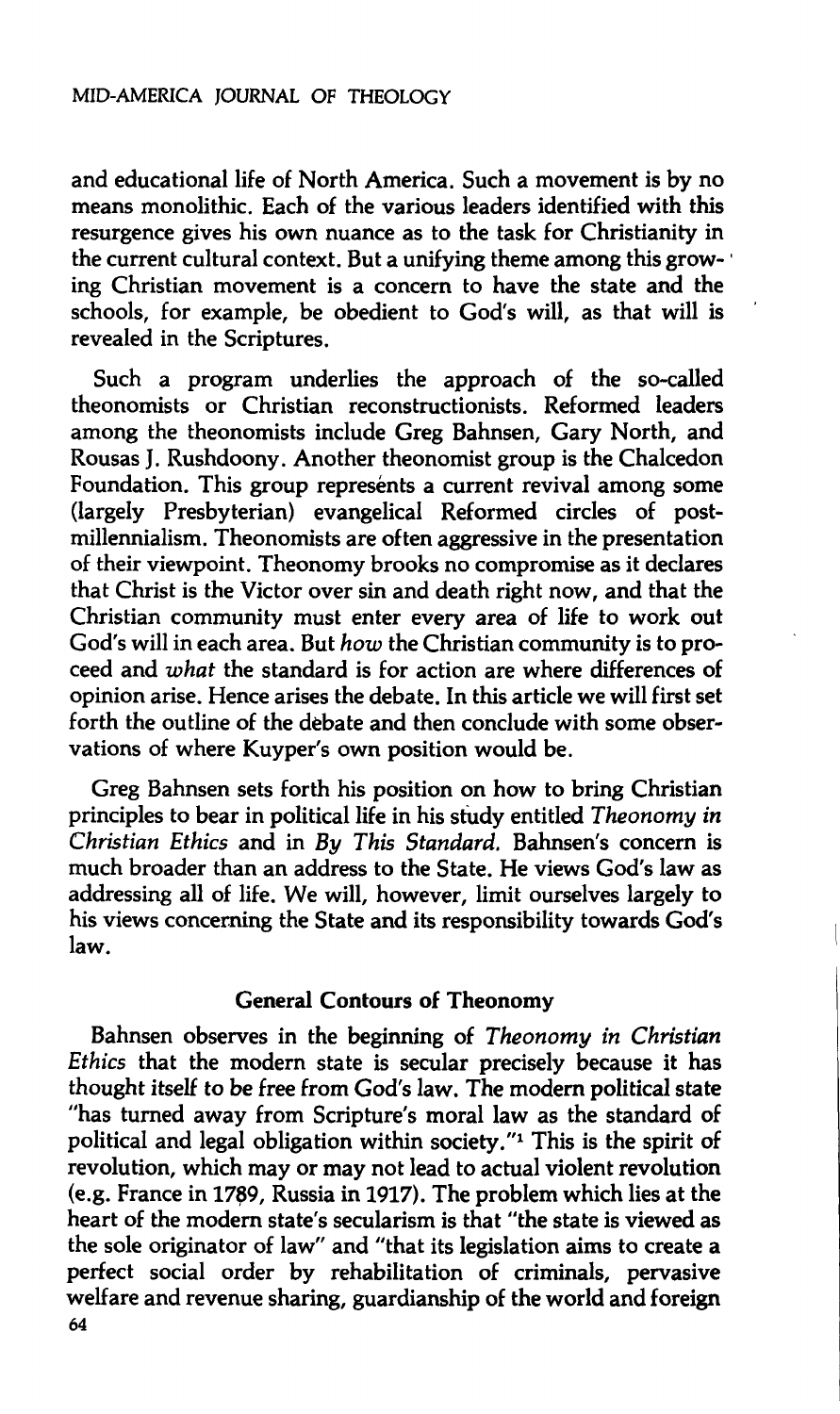**aid, all of which are done irrespective of justice and questions of moral obligation in order to realize the 'higher' principle of love."<sup>2</sup> Because of such a movement in recent history there has come a great concern over the moral decline of Western society. The problem the Christian faces then in society is autonomy. "The follower of Christ today confronts a political tradition which has divorced itself from God's sovereign authority over it, a long developing attitude of autonomy in social affairs, and now specific acts by his government that violate the revealed law of God."<sup>3</sup>**

**It should be observed at this point that it was expressly with the antichristian spirit of revolution that Kuyper was very much concerned. The very first truly organized political party of the Netherlands was the Anti-Revolutionary Party. Kuyper built on the pioneering efforts of G. Groen van Prinsterer who laid the groundwork for such political development in the 1870's. Groen's lectures on "Unbelief and Revolution" were seminal for the organized political efforts of confessional Calvinists in the Netherlands. Both Groen and Kuyper were convinced that the spirit of the French Revolution was at its religious heart antichristian, and that such a spirit could only be successfully counteracted by the whole Gospel of Jesus Christ revealed in the Bible. If the Word of God did not lie at the center of the Christian political movement, such a movement was bound to fail.** 

**Such an analysis is echoed today by the theonomists. A large part of the problem lies in the Christian community's failure to apply God's law to social and political matters. Morality has been reduced to only personal affairs. Bahnsen observes.** 

> **The business of "Christian ethics" has justly fallen into disrepute in the course of the past hundred years or so. The absence of a theologically viable, philosophically vigorous, and socially adequate ethic in the Christian church today is the embarrassing result of a disengagement from scriptural theology and assimilation with humanism that took root in the last century. Even early twentieth century liberalism, with its singular interest in Christian morality, ran its statusquo ethic head-long into the brink of arbitrariness by rejecting the authority of Scripture.<sup>4</sup>**

**The answer to autonomy is theonomy. Roman Catholicism, Fundamentalism, Lutheranism, and even much of Calvinism have not given adequate answers to the social problems of this age. They have taken away the specific applications of theonomy, God's law.** 

**65**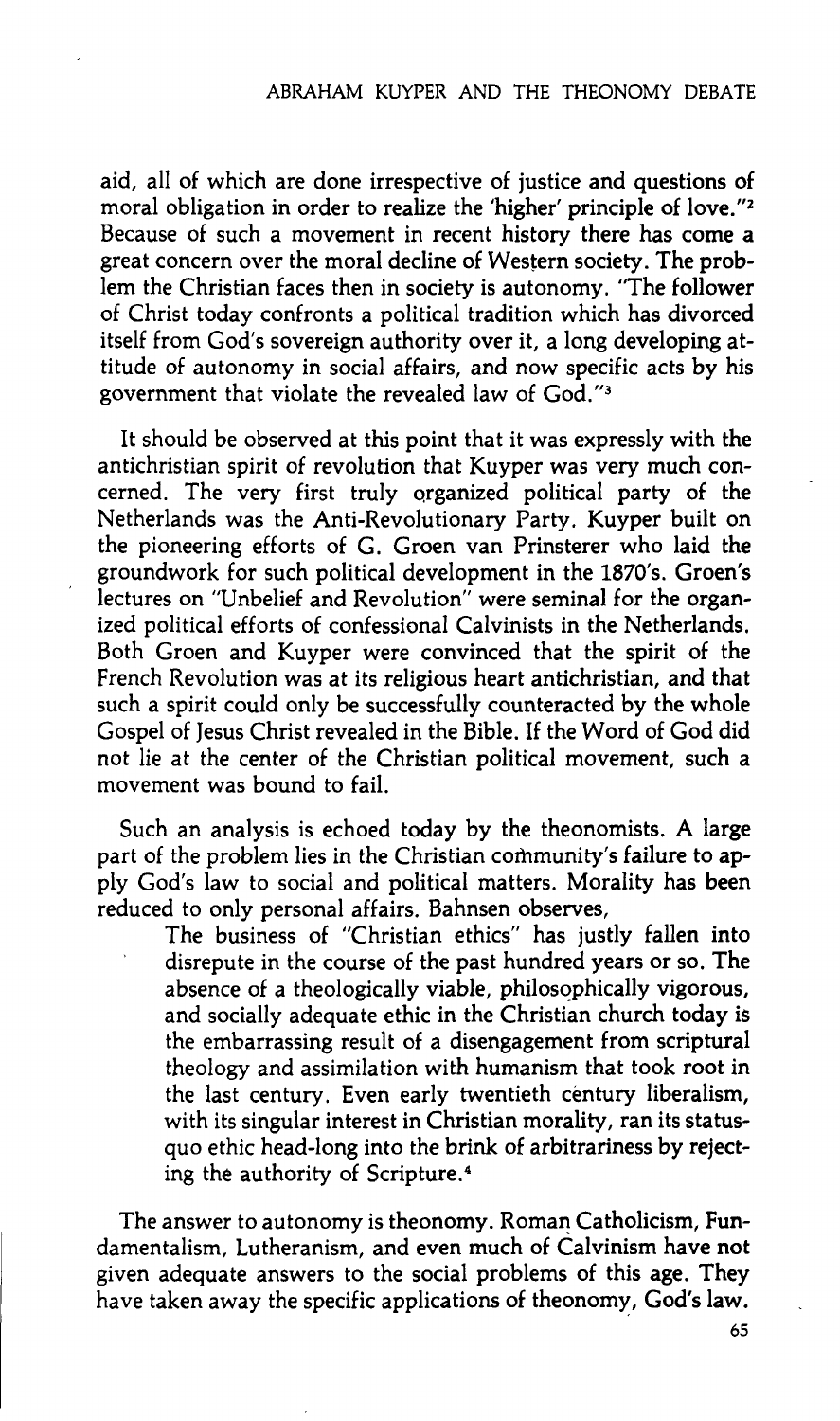#### **MID-AMERICA JOURNAL OF THEOLOGY**

**Bahnsen gives theonomy this definition. "By 'theonomy' I will mean that verbalized law of God which is imposed from outside man and revealed authoritatively in the words of Scripture."<sup>5</sup>**

**Bahnsen places his understanding of Scripture squarely in the Calvinist tradition by claiming that he presupposes the definitions and creedal explanations of the Westminster Standards.<sup>6</sup> Bahnsen assumes the full authority, saving perspicuity, canonical unity, and inerrancy of the Bible. He refuses to reduce the Biblical message to moralism or politics.<sup>7</sup>**

**In the book** *Theonomy In Christian Ethics* **Bahnsen attempts to show from the Bible that "the Christian is obligated to keep the whole law of God as a pattern of sanctification and that this law is to be enforced by the civil magistrate where and how the stipulations of God so designate."<sup>8</sup> This law is not just broad generalities; it is specific and all-inclusive as Bahnsen makes explicit: "Theonomy is crucial to Christian ethics, and all the details of God's law are intrinsic to theonomy. Here is the heart of the present thesis."<sup>9</sup> Bahnsen is saying that the Bible is giving us a set of rules and laws that Christians are bound to implement in our day and age because they are God's law. Where the New Testament has not abrogated laws given in the Old Testament, the valid presumption is that those Old Testament laws are still in force.** 

**This viewpoint is closely tied to the eschatological hope of many (but not all) theonomists. Meredith G. Kline, who has entered into debate with the theonomists of the Chalcedon group, says that one millennial prospect "to which Chalcedon looks is that of a material prosperity and a world-wide eminence and dominance of Christ's established kingdom on earth, with a divinely enforced submission of the nations of the world to the government of the Christocracy."<sup>11</sup> Bahnsen points out that he wishes to promote Christocracy and not merely a theocracy. Theocracy refers to the sovereign, providential· rule of God over creation throughout history. Christocracy, on the other hand, is "the moral (i.e.** *Messianic,* **in distinction from sovereign or providential) rule of Jesus Christ."<sup>12</sup> This is to happen because the prophets expected a time when the nations would submit to the law of Israel.<sup>13</sup> This is to happen now that Christ has come and has shown Himself to be the King of kings and Lord of lords.** 

**Bahnsen's hermeneutical method is an important element in the theonomy debate. He states his position in a critique of M.G. Kline. Bahnsen points out that he knows of three types of 66**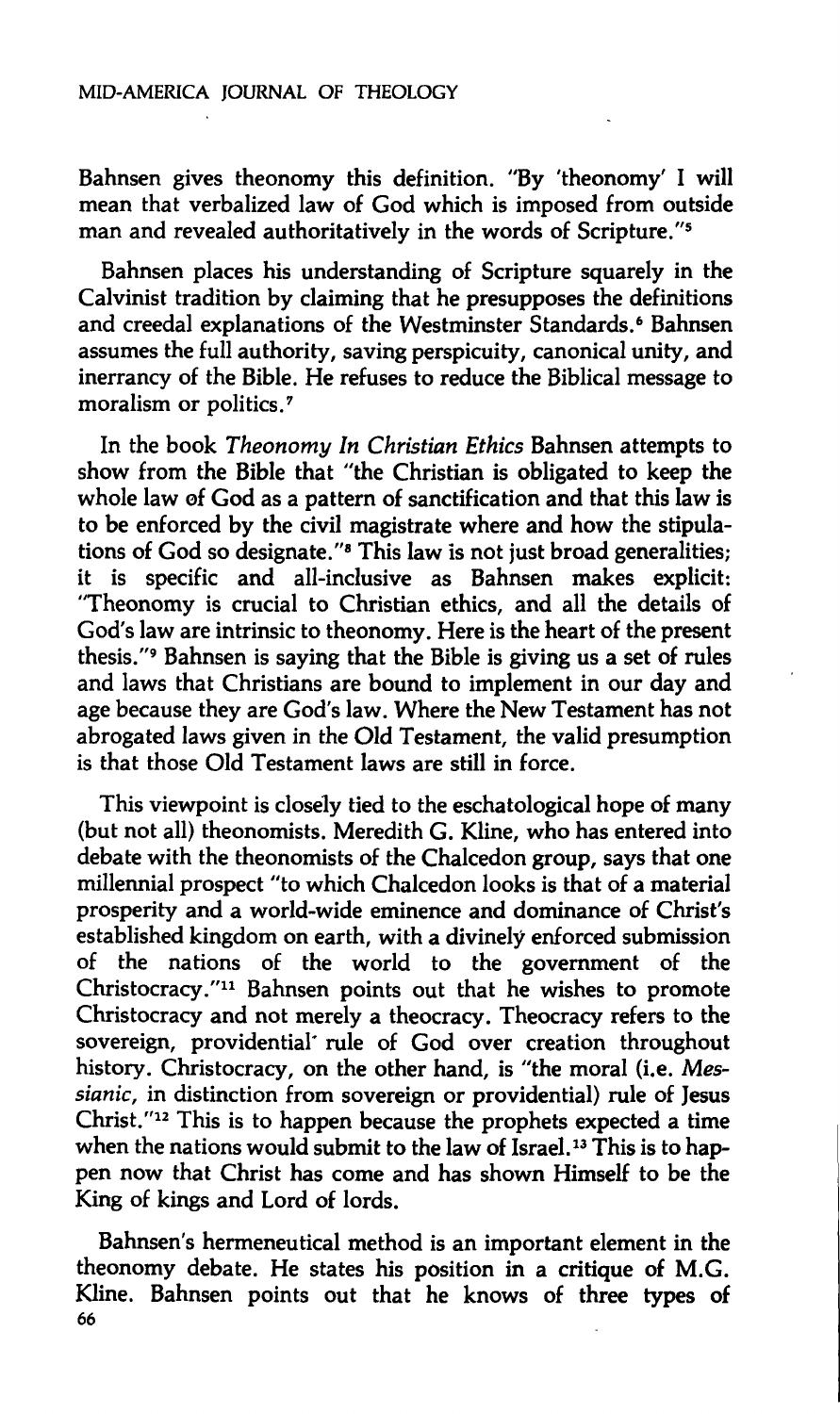**analogies: explanatory, argumentative, and hypothesis-suggestive. Scripture uses the first two but not the third. An example of the third kind of analogy would be the use of extra-Biblical information (e.g. knowledge concerning Hittite suzerainty treaties) to deduce doctrinal truth. Scripture never speculates but gives us authoritative revelation. Says Bahnsen:** 

> **Although the knowledge of historical parallels...may be an interesting literary supplement or apologetic tool which accompanies the direct work of exegesis, the hermeneutical principle which must be** *authoritative* **for us (even with respect to canons and covenants) is that set forth in the Westminster Confession of Faith, chapter I, section 9—Scripture is its** *own* **infallible rule of interpretation.<sup>14</sup>**

**His logic is simple: "All the various covenants pertain to the** *one*  **sovereignly administered promise.. .and we are instructed to live by**  *every* **word from God's mouth... which means all of Scripture...therefore, there is ample reason to see** *one* **central canon for God's people, contrary to Kline's scheme."<sup>15</sup>**

## **The Theonomic View of the Law**

**The thesis of many theonomists is that "the Mosaic law, more or less in its entirety, constitutes a continuing norm for mankind and that it is the duty of the civil magistrate to enforce it, precepts and penalties alike."<sup>16</sup>**

**This is a position quite the opposite of Dispensationalists and most Fundamentalists, who understand the Mosaic legislation as no longer binding in the church age but that it may be again in the millennium kingdom. Many American evangelicals would in practice agree with such an understanding, even if they might demur from the dispensational eschatology.** 

**Some of the genius of Reformed Christianity has always been its recognition of the great comprehensiveness of the law in the Old Testament. A distinction has been frequently drawn between the moral, the civil, the ceremonial laws. Such a' distinction is theologically useful, although the Scripture itself does not make such clear demarcations explicit. Traditionally, Reformed theologians have said that the civil and ceremonial laws are no longer binding; only the moral law (e.g. the Ten Commandments) is still binding.** 

**For the theonomists, if God gave the law, it is still binding. Kline**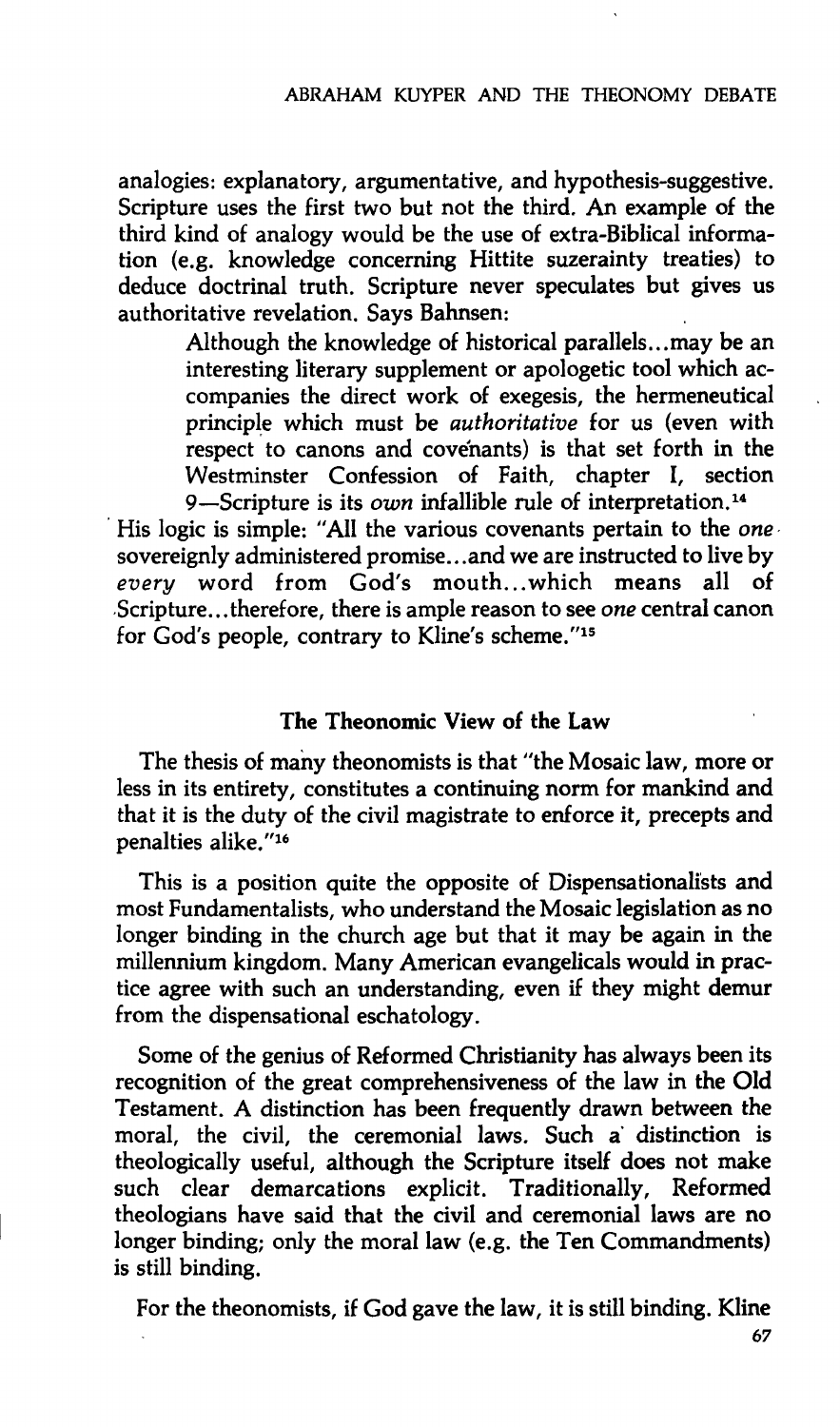#### **MID-AMERICA JOURNAL OF THEOLOGY**

**observes, "The main exception Bahnsen acknowledges is the 'ceremonial' law by which he means the laws of priestly ritual expressive of the restorative-redemptive principle. And even here he comments that the obligation entailed in the laws was honored in their fulfillment in the priestly accomplishments of Christ."<sup>17</sup> Bahnsen wants God's law to have its full impact in human life. He says, "The law of God has social, interpersonal, and political directions as well as dictates for the individual heart. The Christian is remiss if he, retreating into a quietistic, pietistic ecclesiology which will not give God's directives to the world, refuses to heed the whole law of God with its extra-personal, extra-ecclesiastical content."<sup>18</sup>**

**Bahnsen builds his case upon extensive attention to Matt 5:17-19 where Jesus declares that He came not to destory or abrogate but to fulfill** *(pleroo)* **the law. Jesus says that every jot and tittle of the Old Testament law will remain in force as long as heaven and earth last. Thus Jesus affirms "the abiding validity of the law in exhaustive detail." His exegesis attempts to say that in Matt 5:17 wè are concerned with "the Messianic attitude toward, and interpretation of, the Law—not Jesus' own personal obedience to the commandments. "<sup>19</sup>**

**Bahnsen is saying that Jesus maintains the continuing validity of the socio-political laws of the Old Testament and the necessity for their implementation in every human society. However, two observations can be made. First, if all that Jesus were saying was that He affirmed a formal obedience to Old Testament laws. He would have been speaking as an orthodox Jew and nothing more. Then it could be said that the righteousness of Jesus would not have exceeded that of the scribes and Pharisees (Matt 5:20). "To fulfill"**  *{pierosai)* **means more than just the opposite of "to abolish," although admittedly Jesus is giving a ratification of the law. Jesus' ratification comes precisely in His complete obedience to the law. In His complete submission to the law He fulfills all righteousness and thus ushers in the kingdom. His obedience leads even to the death on the cross. In His death and resurrection He ushers in a new redemptive-historical epoch in which the types and shadows of Israel must necessarily pass away.** 

**Secondly, Kline feels that it is arbitrary for Bahnsen to "acknowledge the typological-redemptive nature of the sociopolitical laws of the Old Testament and yet to insist they are still normative, while simultaneously arguing from the typological-68**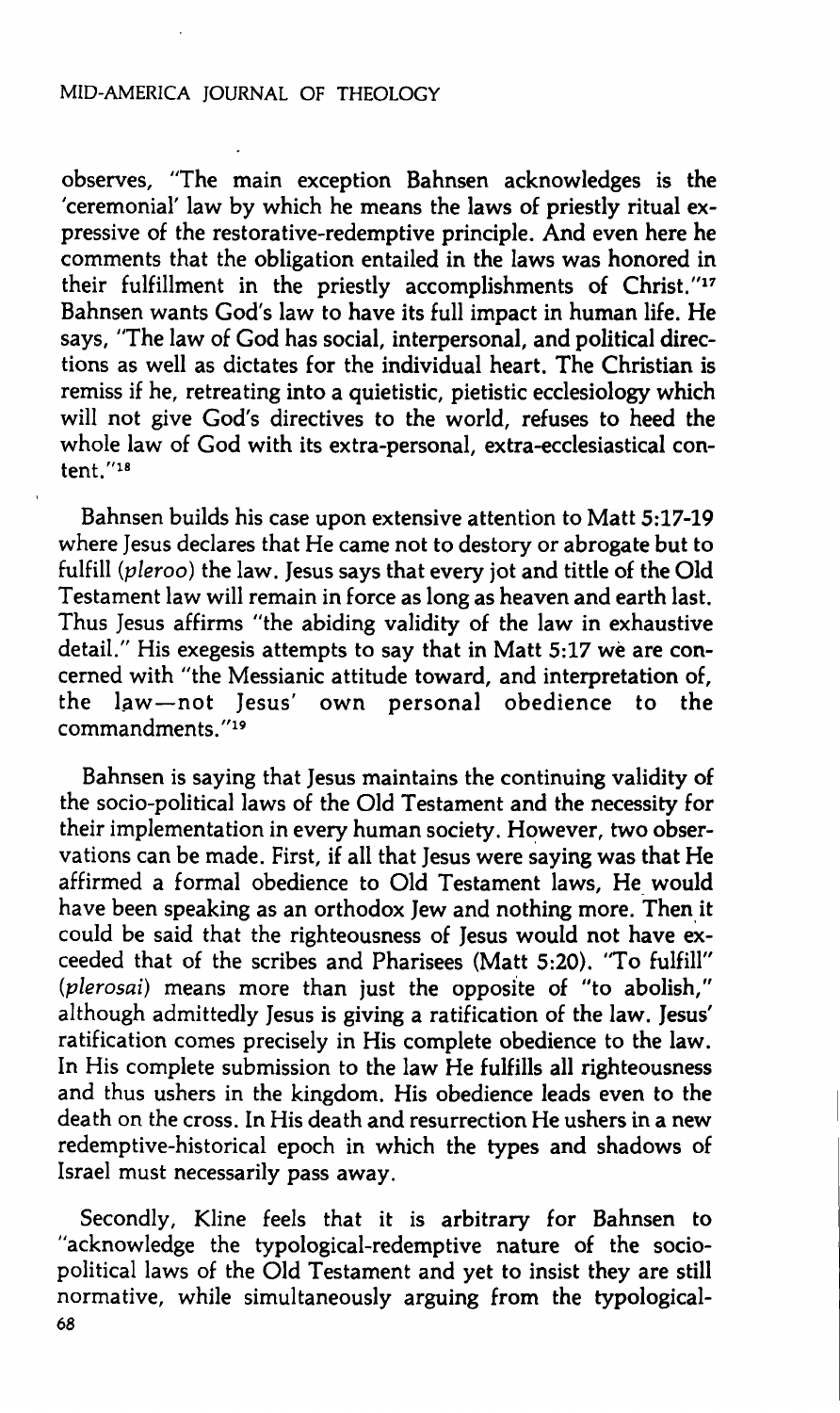redemptive nature of the cultic laws of the Old Testament that they are now abrogated."<sup>20</sup> The theonomist response would be that the laws of the Old Testament embody general and universal principles which regulate life, even all life. Their particular administration (e.g. in Israel) may have been typpological-redemptive, but the principles of the law have abiding significance and validity.

#### **The Theonomic View of the State**

Bahnsen and other theonomists build a case from Old Testament study which says that the nations were obligated to obey God's law given to Israel. This was to include even "matters of social morality and the magistrate's duty to promote justice."<sup>21</sup> God will not have a double standard in His judgment because His law has international validity beyond the boundaries of the covenant community. "Therefore, there is no initial reason why we should expect there to be ethical discontinuity between the divine norms God will use in judging Israel and those in judging other nations."<sup>22</sup> Kline says, "What is distinctive in the Chalcedon position is that it does not regard the case laws dealing with the socio-political life of Israel as another major exception to its claim of the continuing and universal obligation of Old Testament law."<sup>23</sup>

It then stands to reason that the theonomist position is insistent that in this modern day the civil magistrate as the *minister* of God must promote the good and punish evil (Rom 13) by a strict enforcement of the Mosaic case legislation. This would include the first four laws of the Decalogue, which are addressed to man's duty toward God, and it would include the sanctions of these laws as well as their stipulations. This means the state would be bound to treat murder, adultery, unchastity, sodomy, bestiality, homosexuality, rape, incest, incorrigibility in children, sabbath breaking, kidnapping, apostasy, witchcraft, sorcery, false pretension to prophecy, and blasphemy as capital crimes.<sup>24</sup>

Such a suggestion seems novel in our day and age in which pluralism and individualistic rights are the current political ideologies. The theonomist program would strike at what Americans have understood as the illegality of the State to legislate in favor of the morality of any one religion. Bahnsen, however, clarifies his position, and he does so in a way consistent with certain traditions of the Reformed understanding of **the State's duty to**  punish evil.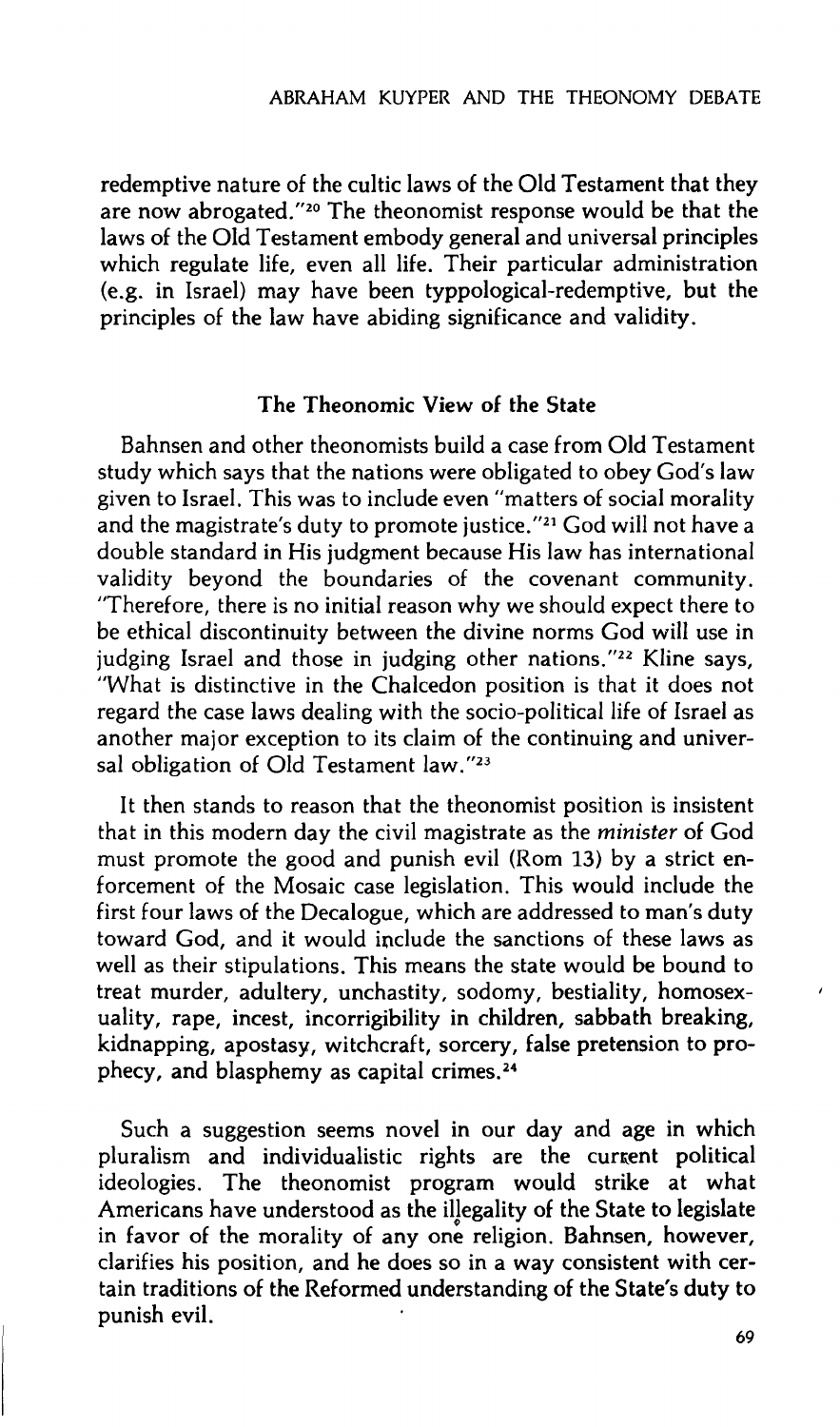**The law does not grant the state the right to enforce matters of conscience...but it** *does* **have the obligation to prohibit and restrain** *public* **unrighteousness...The state is not an agent of evangelism and does not use its force to that end; it is an agent of God, avenging His wrath against social violations of God's law. If one's outward behavior is within the bounds of the law he has nothing to fear from the civil magistrate—even if one is an idolator, murderer, or whatever in his heart.<sup>25</sup>**

**Bahnsen has made appeal to biblical precept, biblical illustration, and the Westminster standards for his theory of theonomic politics. Has he presented a convincing case? Kline thinks not when he says, "Whatever support may be found in the Westminster standards for the Chalcedon theory of theonomic politics, when it comes to assessing it in terms of the church's.only infallible standard, that theory must be repudiated as a misreading of the Bible on a massive scale."<sup>26</sup> Bahnsen's exegesis of Matt 5:17-19 has failed to take into account the larger context of the whole sweep of Biblical redemptive-history. He fails to remember that the social-geopolitical life of Israel was typological.** 

**A response can be made to Kline's objections. It could be argued (and Bahnsen virtually does) that history cannot annul a timeless law. History cannot remove God-given norms. Undoubtedly this is true. History does not create norms, and it cannot in turn annul them. But such a response avoids the point of Kline's objections. The law itself, summed up by love, is timeless, but the applications of the laws' principles vary according to the historical-cultural situation. This Bahnsen recognizes.<sup>27</sup> Israel was a religiously covenanted community, redeemed by God in order to be holy and separate from the world.** *Everything* **in the life of this covenant community is qualified by this redemptive (restorative) factor. For this reason Israel's leaders can never be simply equated with the civil magistrates of the other nations, because God gives Israel those leaders for a** *redemptive* **purpose.<sup>28</sup> That is why David and his sons are the song of Israel, because Israel's "salvation" rests on these messianic kings (cf. Ps 32). Kline is correct when he says.** 

**The Davidic Covenant also stands in outright contradiction to Chalcedon's equation of Israelite kingship with kingship in other nations, for in that covenant the Lord defined the theocratic dynasty as a kingship invested with the culticredemptive function of building the house of God—the mis-**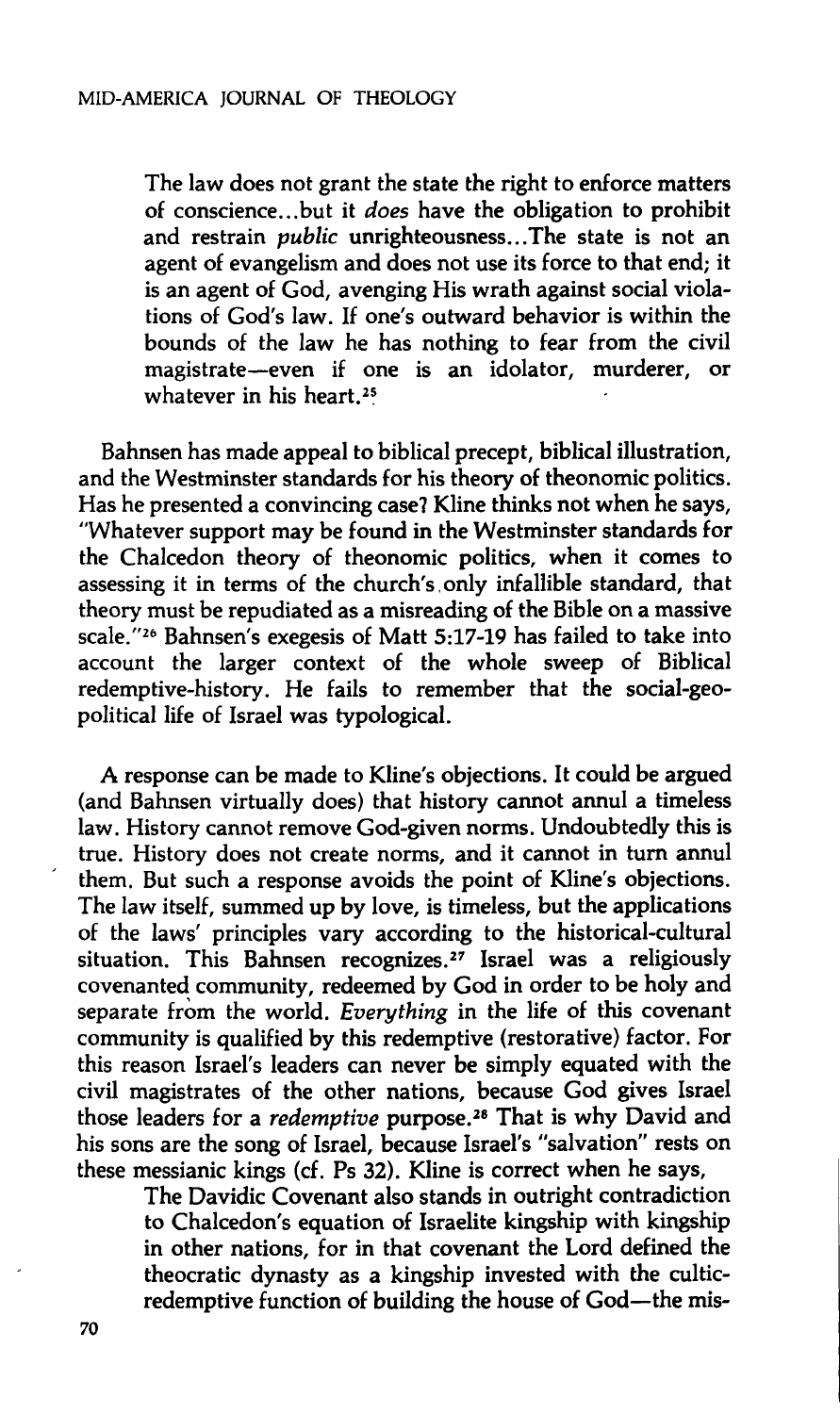**sion antitypically performed by the messianic Son of David.<sup>29</sup>**

**Certainly there was a political dimension to Israel's life, but it was only one dimension of the holy nation. Historical differentiation had not separated that political dimension fully from the cultic life of the covenantal community of Israel.** 

**The theonomist response would be that historical differentiation does not remove the obligations of the state and its civil magistrates from obedience to the revealed will of God. It was Kuyper who spoke of the great relevance of the doctrine of "common grace" for truly Christian antithetical activity in the political and social affairs of the nations. Even "common grace" holds out before the civil leaders of the nations God's ordinances for life. His ordinances are law, revealed in Scripture, a "revelation which harmonizes with the general revelation made of God's standards through the created order and man's conscience."<sup>30</sup>**

**All that has been said above should make it obvious that any attempt to discern a Christian approach to the State is not a futile attempt. In this New Testament age Christian life is to be conducted in a way different from that under Old Testament legislation.<sup>31</sup> The modern state may not be approached neutrally since the state is also to be governed by God's law. "The State can no more be neutral in this respect than science. The political slogan of neutrality is as much under the leading of an attitude of faith and as certainly originates from a basic religious commitment as any other political conviction."<sup>32</sup> To treat the State neutrally would be idolatry. The State is an institution of common "grace", but Jesus Christ is King of common "grace".<sup>33</sup> The concern of the State is the promotion of public social justice in which the rights and interests of each institution, sphere, and faith community are respected.<sup>34</sup> The state certainly is entitled to bear the sword but only as the minister of God to protect what is good and to punish evildoers. Kline observes:** 

> **A basic and essential structure of that common grace order is the institution of the common state. This civil institution, unlike the nation Israel, which was separated unto a distinctive institutional identity as a holy, redemptive, theocratic kingdom, is not a holy but rather common institution, with its citizenry a mixture of both the holy and the non-holy.<sup>35</sup>**

**The Old Testament clearly distinguished the holy and the nonholy. The modern state may not do so because it does not possess**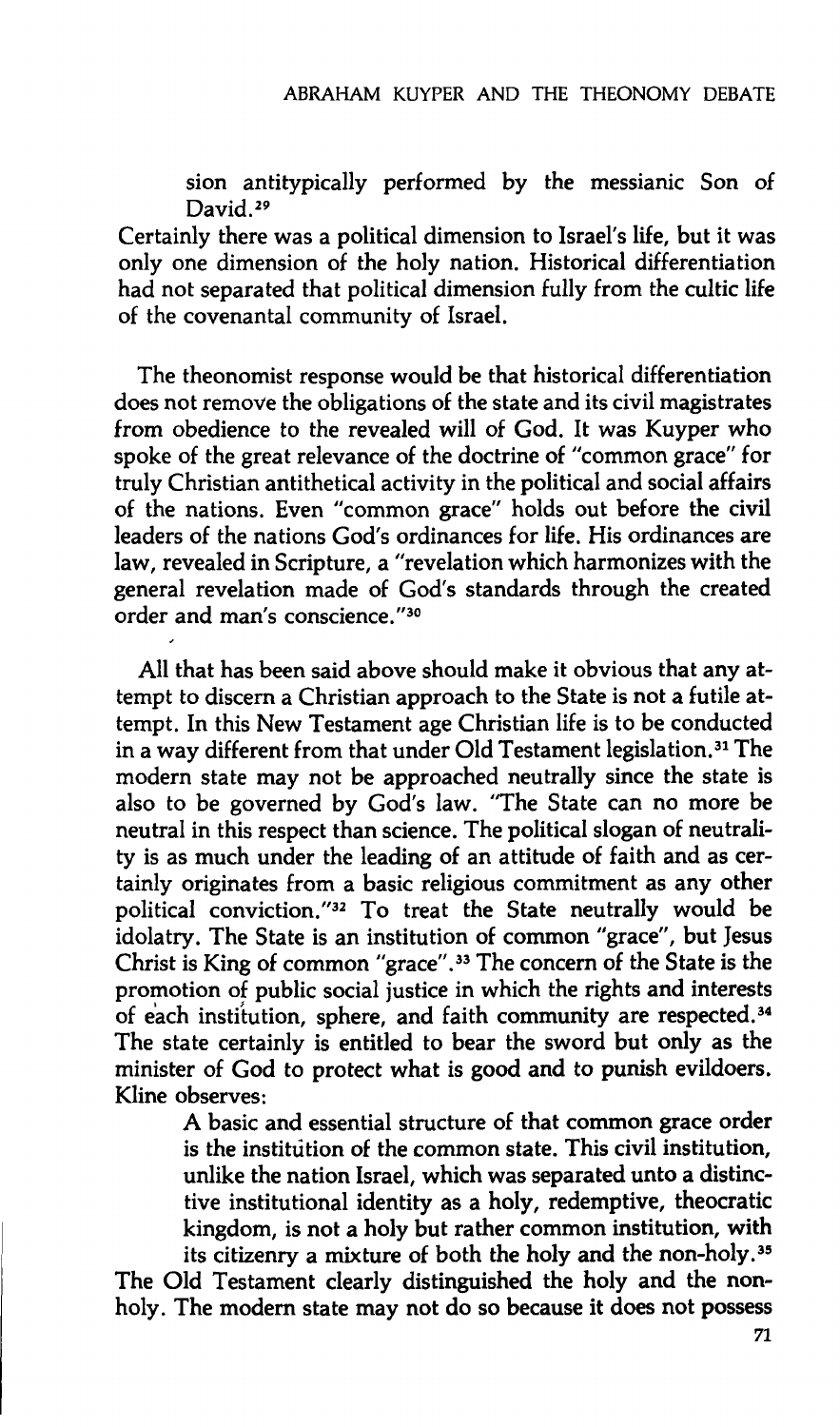Christ's eschatological judgment sword. Kuyper and most theonomists would not disagree on this last point.

# The **Theonomic View of the Church**

For Kuyper and for the theonomists the church is already a Christocracy. Christ rules as King of the church. He gave His apostles and the church the great commission to disciple the nations and to teach them to obey Christ's law (Matt 28:18-20). This great commission intends for the nations to become a Christocracy.<sup>36</sup> The great commission means that the Christian church must teach the nations both the Gospel of Jesus Christ and the Law of God.<sup>37</sup> Keeping in mind the necessary redemptive-historical distinctions, the duties of both the church and the state become clearer.

The church as an institution must be sharply distinguished from the institution of the state. Their tasks are quite distinct. Kuyper gave expression to this idea in his formulation of "sphere sovereignty." In the theonomists' view a Christian state would not be one that actively promoted the Gospel for the church or established a State Church, but it would be a state that enforced legislation arrived at from a strict interpretation of the legislation of a typological state (Israel). Such legislation would not be in its typological cast, but applicable in its general, principal root. Kline points out what he sees are inevitable consequences of Chalcedon's program.

[If Chalcedon says] that when the ideal state of affairs set forth in the law and the prophets arrives, nations that do not submit to Christ utterly perish (i.e. Deut 13:12-16 is enforced), that ideal must be the legal norm which ought to be followed all through the church age. This means that according to theonomic politics God has given the church the mandate to gather the harvest of the mission field but at the same time he has given the state a mandate to destroy the mission field.<sup>38</sup>

In the minds of those who oppose theonomy, this is a strange message to bring to the world.

The theonomists' emphasis is that God's law always must be the norm and standard for Christian life and actions. They have attempted to approach questions on the state from a principled, normative position. They have laid a good stress on the universal force of God's law and on the universal reign of God. In that sense all Reformed Christians are theonomists. Reformed Christianity could  $72$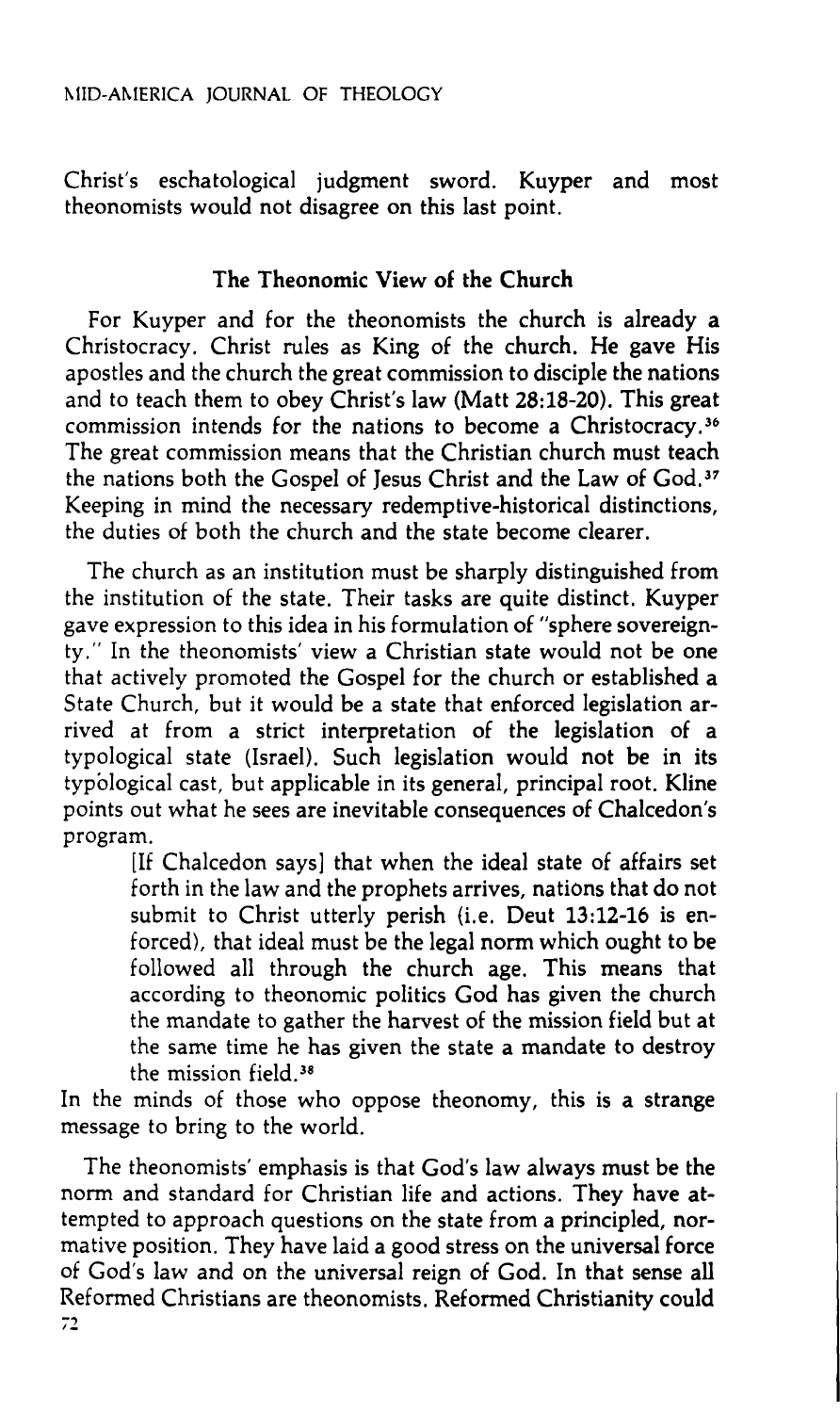$\epsilon$ 

never be antinomian in principle, unlike some other Protestant traditions.

#### **Kuyper's Contribution**

One risks a very obvious historical anachronism by speaking of Kuyper's contribution to the discussion of theonomy. When Kuyper addressed himself to socio-political issues that have been taken up by present-day theonomy, he spoke from a situation of actual involvement in the statecraft of the Netherlands. Kuyper wrote and gave addresses as a member of the Dutch Parliament. In his 1891 address to the First Christian Social Congress, Kuyper gave a very stirring analysis of and prescription for the social questions of the time. Man's problem is that he has not ordered his societal life in the light of his eternal destiny as an image bearer of the majestic Lord. This is why man has no comfort and no comforter.<sup>39</sup>

Kuyper asserted that the purpose of human life was the exercise of dominion over all created life under the absolute sovereignty of God. In his well-known Stone Lectures Kuyper said that "the chief aim of all human efforts remains what it was by virtue of our creation and before the fall—namely dominion over nature." Such dominion would be exercised by using the power of creation's own ordinances, "innate in nature itself."<sup>40</sup> Sin had not destroyed the law-governed structure of creation.

A consistent theme in Kuyper is the *organic* nature of human life. Individualism would thus be destructive to societal life because it must ultimately end in revolution. State socialism would also be destructive of the organism of life since it does not respect the various spheres of social (societal) responsibilities that are inherent in creation and its historical unfolding. So the question that confronted Kuyper was what do the ordinances of God say positively to the organic nature of life and to the role of the state in life.

Kuyper believed that society must allow for a free church in a free state. The Doleantie of 1886 knew something of what the Afscheiding of 1834 experienced when the State Church was able, albeit in a limited way, to bring the power of the state against those holding to the Reformed confessions and church order. Kuyper addressed himself to this in the Stone Lectures when he maintained that government force against false religions was a Constantinian development, not a Calvinist one. John Calvin departed from the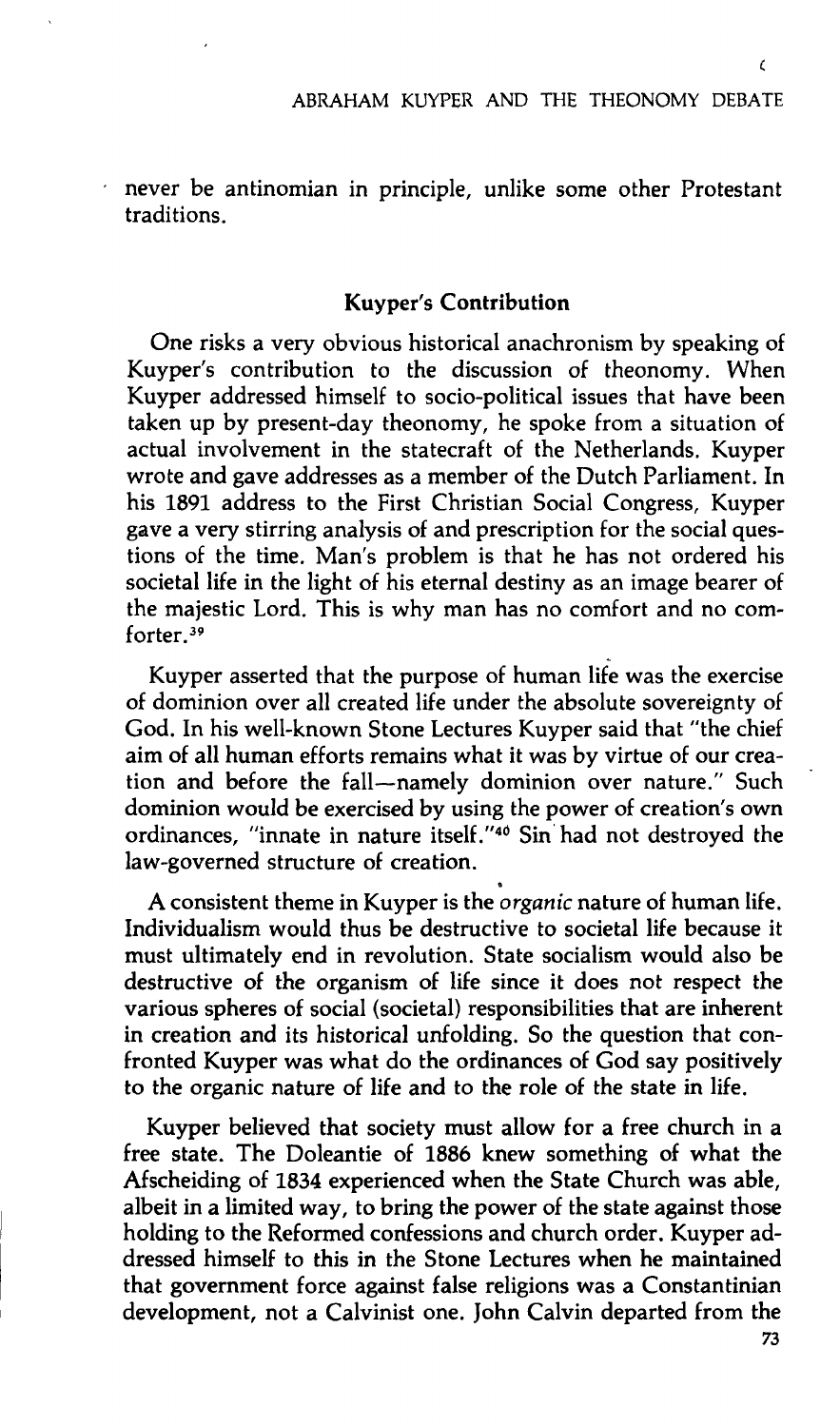# **MID-AMERICA JOURNAL OF THEOLOGY**

**medieval idea derived from the Constantinian arrangement of persecuting all those who dissented from the Church of Rome. Rome's mistake was that it identified the visible and invisible Church. From this John Calvin dissented.<sup>41</sup>**

**Kuyper thus would maintain that Calvinist countries alone were the ones that allowed for liberty of conscience. The historical phenomenon of the pluriformity of the church forced the state to abandon any attempt to decide which was the true church.** 

**Nevertheless, Kuyper did not hold that the state's task was to moderate in an arbitrary or neutral way between competing interests of a variety of confessional and political groups. All government authority comes from God. The magistrate, said he, has the "terrible right of life and death."<sup>42</sup> But Kuyper also stressed that the government should work for the care of its own people to allow for the full flowering of all of society's organic life. This last-mentioned idea is not often stressed by modern theonomists.** 

**The magistrates are God's servants, receiving their power from Him. They must recognize Him as the Supreme Ruler and rule according to His holy ordinances, ordinances sought for in natural life and in His Word. Kuyper goes so far as to say that God's supremacy must be constitutionally recognized.<sup>43</sup>**

**He recognized fully the ravages wrought in a society losing touch with Christ. Only the power of the Christian faith can bring healing to society. In fact, the church is the healed organism of mankind. He affirms, "Rightly viewed, it must even be professed that in the church of Christ the original organism of humanity, now purified, lives again."<sup>44</sup>**

**Theonomists utilize the phrase "God's law." Kuyper's preferred terms were "the ordinances of God." Theonomists stress God's inscripturated revelation; Kuyper wanted to do full justice to the will of God also expressed naturally in creation. The Christian confession of belief in God committed the Christian to this program: an acknowledgement that "there is an ordering of nature by God, and an ordinance of God over our conscience; a higher will, to which we as creatures have to submit ourselves."<sup>45</sup> Kuyper, as do theonomists, believed that God's Word fully addressed the modern social question when he said that "for our national existence and for our social life together, God's Word gives us fixed ordinances; it marks out lines that are very clearly visible . . . ."<sup>46</sup> 74**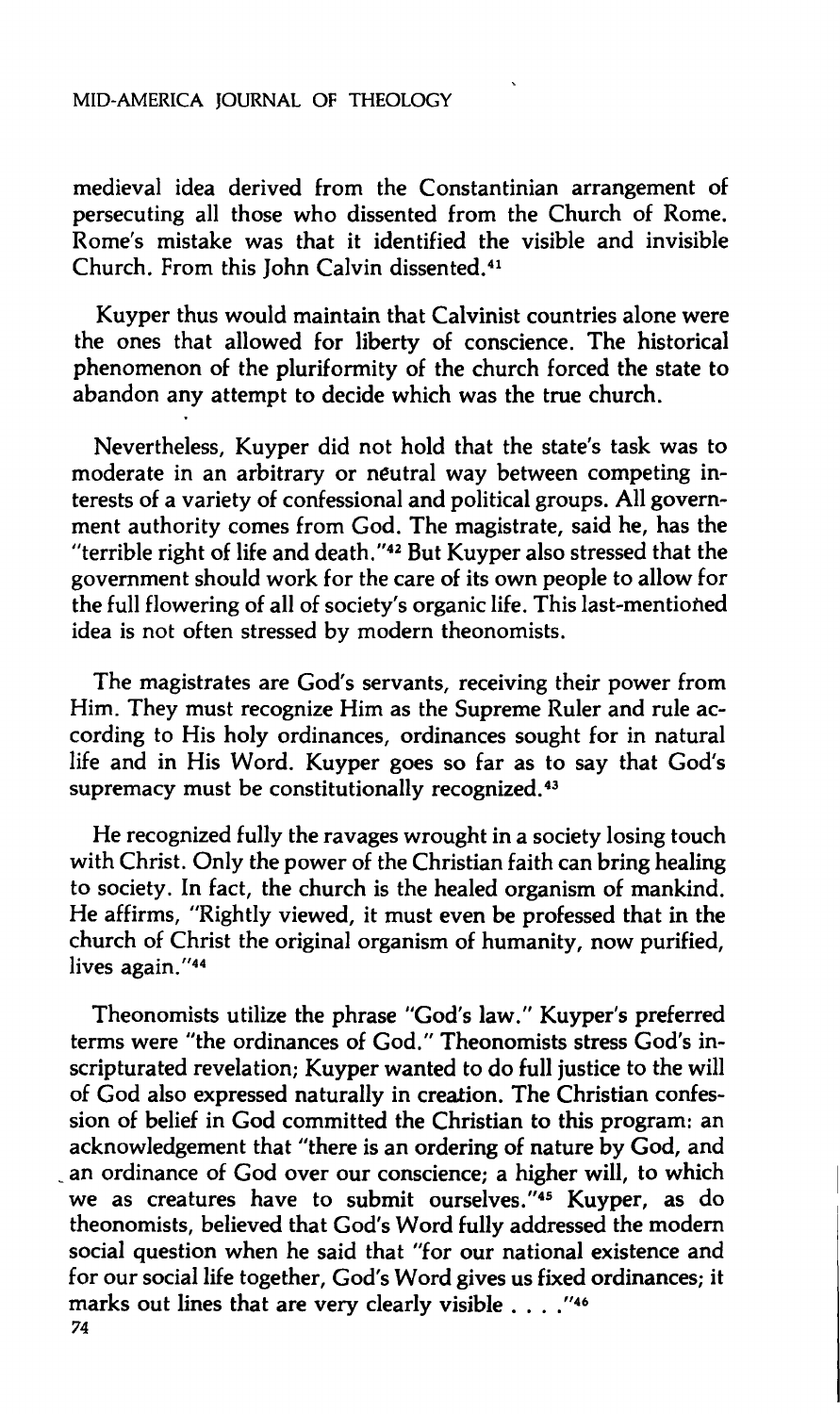## **Concluding Remarks**

The purpose of this essay is not simply to portray Abraham Kuyper as a turn-of-the-century Dutch theonomist. It is to alert us to many emphases common to both Kuyper and modern theonomists, commonalities sometimes missed by many of Kuyper's disciples. Kuyper ascribed all ultimate sovereignty to the God of creation and redemption. For him the state had God-given, yet limited, authority to exercise the use of the sword. Furthermore, only by applying God's laws and ordinances, can the organic life of man be restored to a semblance of wholeness.

Differences also exist between Kuyper's program and North American theonomists. Many theonomists would be somewhat more sympathetic to the Constantinian triumph of the church. Also, in the areas of concrete application of God's laws and ordinances there would be differences. Kuyper denied that Christians should create a modern-day theocracy. That was to be found only in ancient Israel.<sup>47</sup> He also strongly advocated a Christian historical consciousness that took into account the historical differentiation that has gone on in creation. Nevertheless, both Kuyper and the theonomy school would affirm that confessing Christ as King and Lord in the political and social arenas of human life means that God's law must be put into practice, as that law is revealed in God's Word.

# **NOTES**

<sup>1</sup>Greg L. Bahnsen, *Theonomy in Christian Ethics* (Nutley, NJ: The Craig Press, **1977), 7.** 

**<sup>2</sup>Bahnsen,** *Theonomy,* **7.** 

**<sup>3</sup>Bahnsen,** *Theonomy,* **9.** 

**<sup>4</sup>Bahnsen,** *Theonomy,* **11.** 

**<sup>5</sup>Bahnsen,** *Theonomy,* **33.** 

**<sup>6</sup>Presbyterians who favor a postmillennial eschatology have argued that the Westminster Standards are postmillennial documents. Such an argument is not without some justification. Some may say that the Westminster Standards arose during a situation of (temporary) Puritan triumph in England, and thus they reflect the triumphalism of the historical situation. That would not fully explain the eschatological position of the Westminster Standards.** 

**<sup>7</sup>Bahnsen,** *Theonomy,* **33.**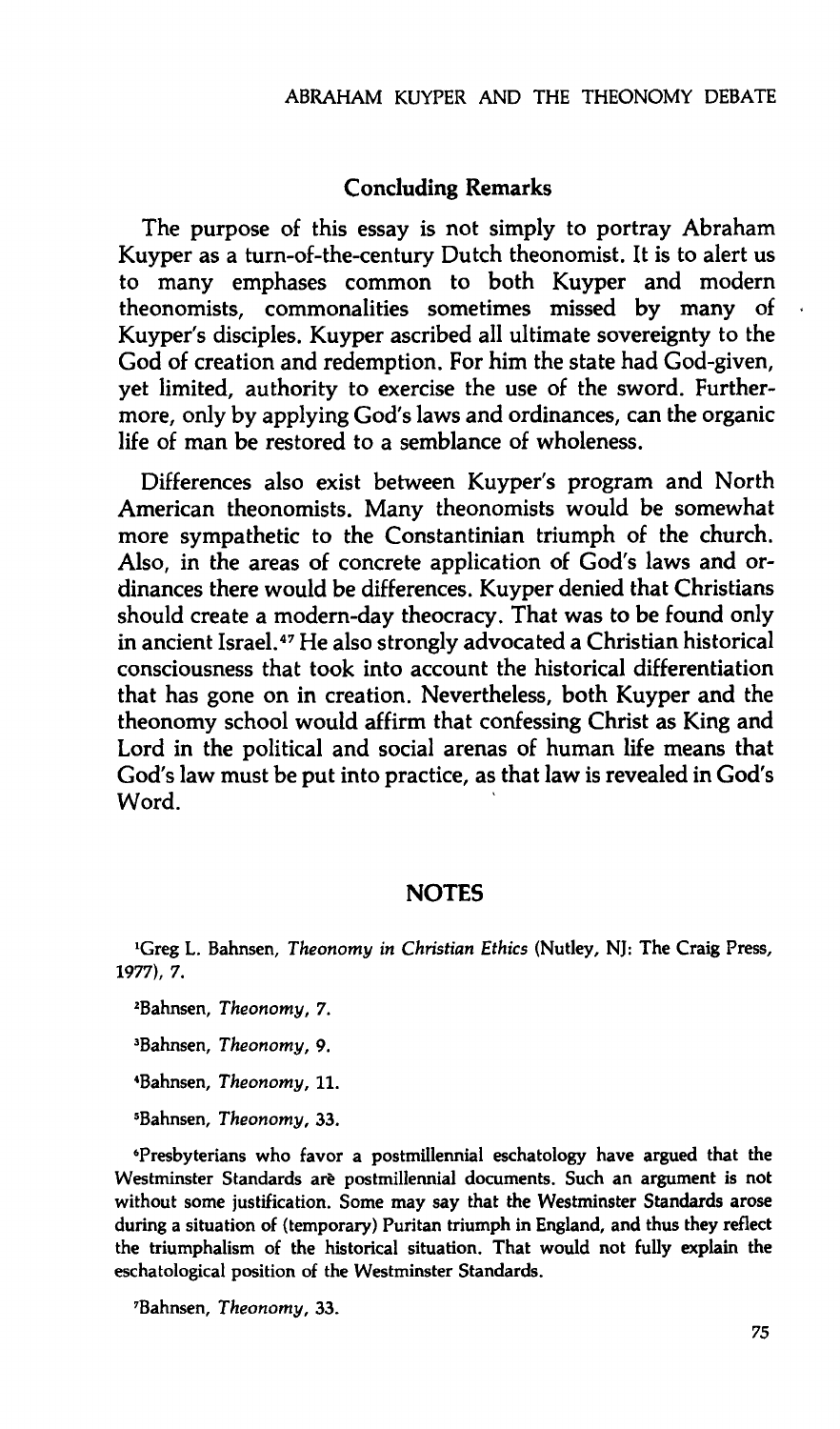**"Bahnsen,** *Theonomy,* **34.** 

**'Bahnsen,** *Theonomy,* **35.** 

**^Bahnsen,** *Theonomy,* **36.** 

**"Meredith G. Kline, "Comments on an Old-New Error: A Review Article,"**  *Westminster Theological Journal* **41 (Fall, 1978), 183.** 

**<sup>12</sup>Bahnsen,** *Theonomy,* **428.** 

**<sup>13</sup>E.g. Isa 60:3, "And nations shall come to your light, and kings to the brightness of your rising." (RSV) Other passages could also be cited.** 

**<sup>14</sup>Bahnsen,** *Theonomy,* **573.** 

**<sup>15</sup>Bahnsen,** *Theonomy,* **577. Bahnsen demonstrates his approach to Scripture in an article entitled, "Law and Atonement in the Execution of Saul's Seven Sons,"**  *Journal of Christian Reconstruction 2* **(Winter, 1975-76), 101-109.** 

**<sup>16</sup>Kline, "Comments," 172.** 

**<sup>17</sup>Kline, "Comments," 173.** 

**<sup>18</sup>Bahnsen,** *Theonomy,* **36.** 

**<sup>19</sup>Bahnsen,** *Theonomy,* **61. One might expect that Chalcedon's eschatological vision of the universal theocratic kingdom to be a "Christianized version of the civil state." This is not so, however. Bahnsen finds himself unable to identify his millennial Christocracy-theocracy with the state, for the state would then have to become "an organized expression of the redeemed community" and it would then "operate in the name of the Redeemer", and Bahnsen has to acknowledge that such would be contrary to the nature of the state.** 

**<sup>20</sup>Kline, "Comments," 175.** 

**<sup>21</sup>Bahnsen,** *Theonomy,* **339.** 

**"Bahnsen,** *Theonomy,* **342.** 

**"Kline, "Comments," 173. "Bahnsen says that Israel as a kingdom was just another civil government and Israel's king just another civil magistrate" (p. 176).** 

**"Bahnsen,** *Theonomy,* **445ff.** 

**"Bahnsen,** *Theonomy, 427.* 

**"Kline, "Comments," 175.** 

**<sup>27</sup>Cf.** *By This Standard* **(Tyler, TX: Institute of Christian Economics, 1985), 5-6.** 

<sup>28"</sup> According to Bahnsen's theory that the Israelite king was just another civil **magistrate like the king of the nations, the request of the Israelites was quite proper and the dim view of that request taken by Samuel and the Lord must be regarded as mistaken, unfair, and unjust" (Kline, "Comments," 176).** 

**"Kline, "Comments," 176.** 

**76**